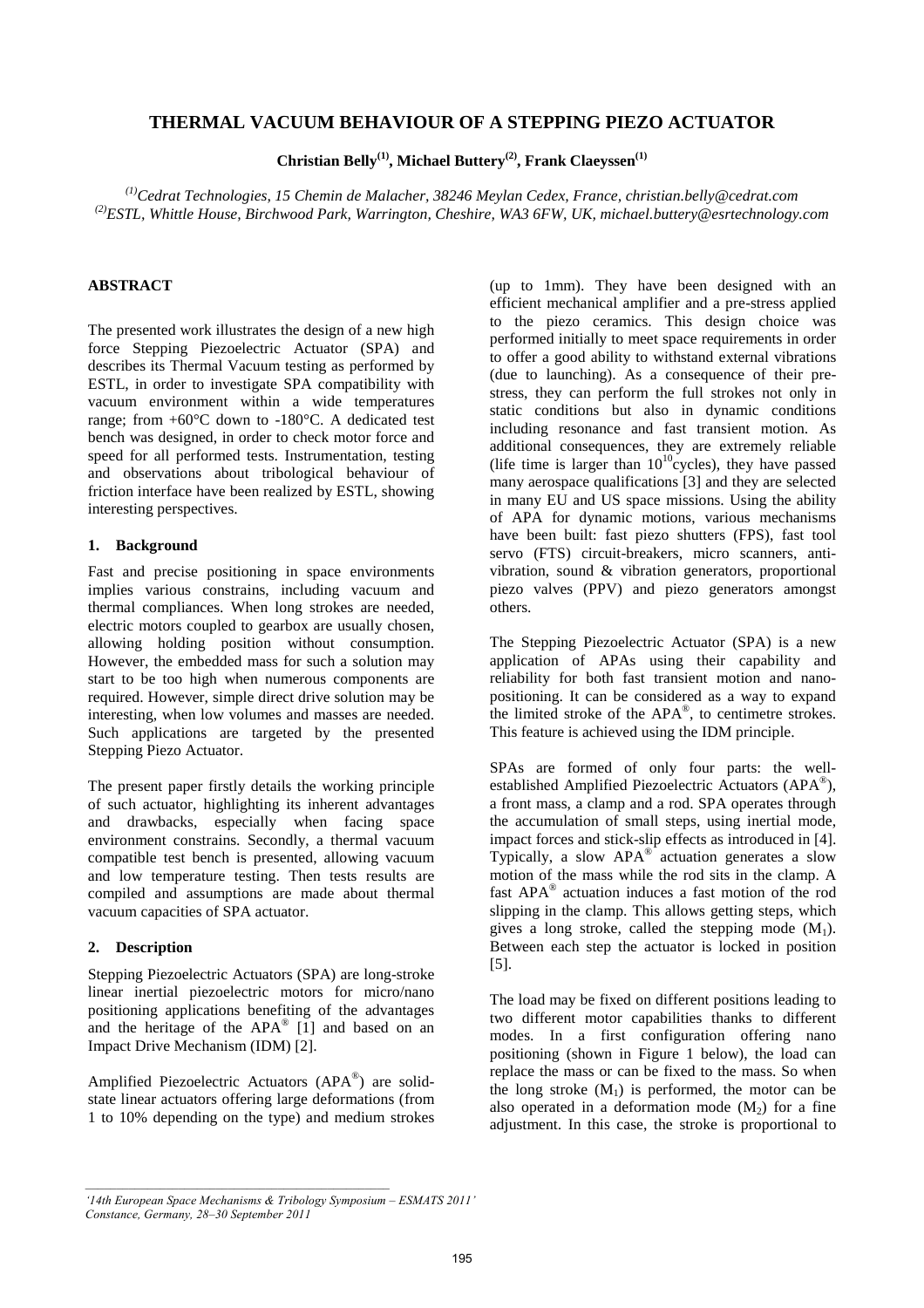the applied voltage, which leads to a nanometer resolution and a high bandwidth (limited by motor blocked force). In a second configuration, the load is fixed on the moving rod. In this case, the advantage is a high stiffness, but fine mode is no more available.

The long stroke stepping mode  $(M_1)$  is produced by step accumulation with an appropriate 0-150V voltage pattern. The short stroke deformation mode  $(M<sub>2</sub>)$  is produced by deformation of the  $APA^{\circledast}$ , which is simply proportional to the excitation voltage between -20V to +150V. Only one amplifier channel per SPA is required.



*Figure 1. SPA stepping mode (M1) and deformation mode (M2)*

Compared to a piezo stack of the same size, an  $APA^{\circledR}$ presents a typically 20 to 100 times larger compliance and a 4 to 10 times larger stroke. The larger compliance of the  $APA^{\circledast}$  leads to a 5 to 10 lower resonance frequency (at constant mass) and so a 5 to 10 times smaller current demand than the same piezo capacitance in a stack.

The large deformation stroke of the  $APA^{\circledast}$  is also an advantage. It provides a useful deformation stroke mode (M2). It also contributes in getting good speed in long stroke mode (M1): larger steps per cycle compensate a lower step frequency. Benefits from amplification in Impact Drive Mechanism have been demonstrated in [6].

# **3. Test bench definition**

In order to assess the behaviour of the Stepping Piezo Actuator in a thermal vacuum environment, a dedicated test bench has been designed integrating a SPA40SM.

The expected maximum drive force of such a motor is approximately 20N, which represents a tenth of the piezo actuator blocked force. The details of each component are given further.

### **3.1. Hardware**

The APAs offer a large range of stroke and force. In our case, the use of an APA40SM is preferred. The stroke of such actuator is 52µm and blocked force is

194N. A photograph is this amplified actuator is presented in Figure 2.



*Figure 2 APA40SM* 

The clamp system has been designed in order to fit normal and tangential forces and stress. Play recovery system is included and material is chosen to offer good thermo-mechanical behavior. Contact geometry is defined in order to minimize contact pressure between clamp and shaft, allowing lifetime improvement.

The contact is made between a metal on a friction polymer material. This material couple has been already used in space applications, and showed good results in miniature Stepping Piezo Actuators. The contact interface is longer than the stroke used during functional tests in order to get easy comparison between worn out and virgin contact area.

In order to assess the performance of the motor, a thermal vacuum compatible sensor is needed. For displacement an LVDT sensor was used to give sufficient resolution. This kind of sensor doesn't need any additional bearing. A Sensorex SX20MR005 was used for this test.

#### **3.2. Complete motor and bench**

The whole motor is thus composed with its four main elements, and is completed by the LVDT sensor, and a loading system, acting on the shaft. The loading system is composed of a spring which will give the loading characteristics of the motor (see 3.3). The loading spring is calibrated using spring mass resonance frequency measurement.

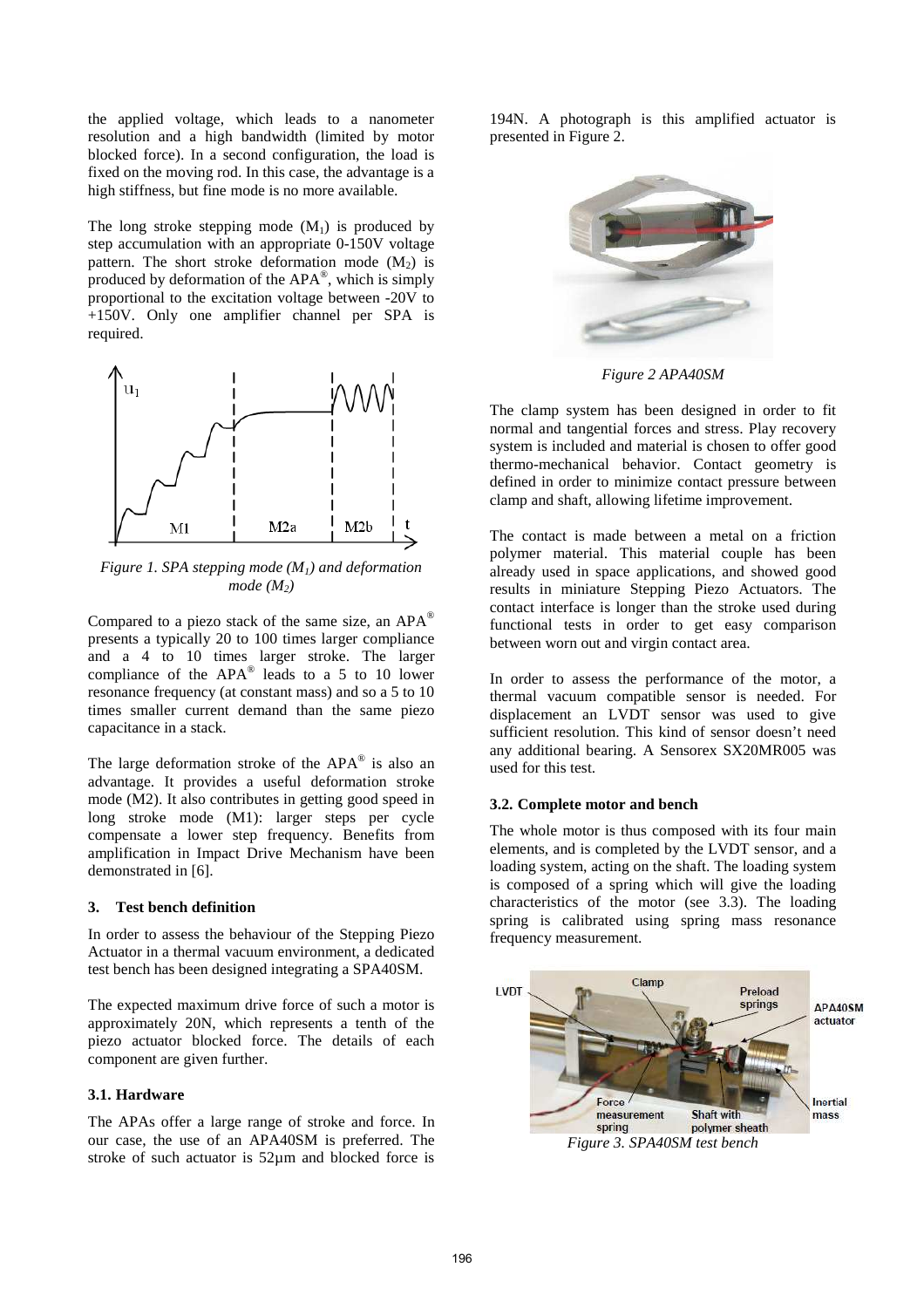For testing the entire bench was mounted horizontally onto heat exchanger, which could be heated or cooled using electric heaters or by circulating fluid through drilled channels. Temperature control was performed using a series of thermistors and PT100s.

The motor was controlled using a Labview user interface, coupled to a National Instruments Labview acquisition/generation board. The command signal was amplified using LA75C linear amplifier from Cedrat Technologies. This amplifier allows amplifying input signal from 0-7.5V to 0-150V, with a 2.4Amp current limitation.

### **3.3. Protocol**

The functional test allows assessment of the motor's behavior during motion, acting both against and with loading. The LVDT sensor is used in order to determine step size and speed of the motor. Each test is composed of 10 back-and-forth, between lower and upper limit stop, as demonstrated in Figure 4. At (1), the motor is in lower limit stop and moves upward, until the spring starts to be compressed (2). The motor keeps moving in the same way until the step size becomes null (3). At this moment, the maximal force of the motor can be deducted from the reach position. Then, the backward motion starts (4), the motor is helped by the spring which is compressed until the point (5). After that, the speed should remain constant until the motor reaches the lower stop limit (6). The speed and force are deduced from the step size and the position of the motor, using spring stiffness.



*Figure 4. Functional test description* 

#### **3.4. Test plan**

Testing comprised of five separate stages

- Ambient assessment assessment of the actuator in air, at room temperature
- Storage tests assessment of the position stability of the actuator under vacuum through cycling at  $+60^{\circ}$ C and  $-40^{\circ}$ C
- Functionality tests assessment of the performance of the actuator under vacuum within the temperature range  $+60^{\circ}$ C to  $-180^{\circ}$ C
- Dwell tests assessment of the actuator after subjection to 12-days dwell under vacuum at room temperature

• Vaccum cycling – returning the test bench to ambient conditions, and investigating the effect of vacuum cycling on the unit

Figure 5 shows the test plan for the storage and functionality tests. Between each temperature test there is a 'control' test performed at room temperature.

During the storage tests (green marks in Figure 5) the temperature was held until steady for each cycle. Temperature was then returned to 20°C, and this cycle repeated three times.

Note, due to limitations of the test rig the final test was carried out at -180°C, not -196°C.



*Figure 5. Storage and functional test planning* 

#### **4. Results**

### **4.1. Displacement overview**

According to the motor's actuation profile (Figure 4), the measured motor displacement is naturally dissymmetrical. The positive motion (Figure 6) plays the role of spring loading. By the way, the motion looks like a capacitance loading curve, loading energy into spring. In the opposite direction (Figure 7), the motor speed is not exactly as expected. Indeed, at the beginning of the motion, the motor is pushed by the force measurement spring, so higher speed was expected. As a contrary, lower speed is measured. This shows that motor speed is mainly ruled by the motor itself and not by external forces. At the end of the negative motion, a constant speed is reached.



*Figure 6: Positive motion*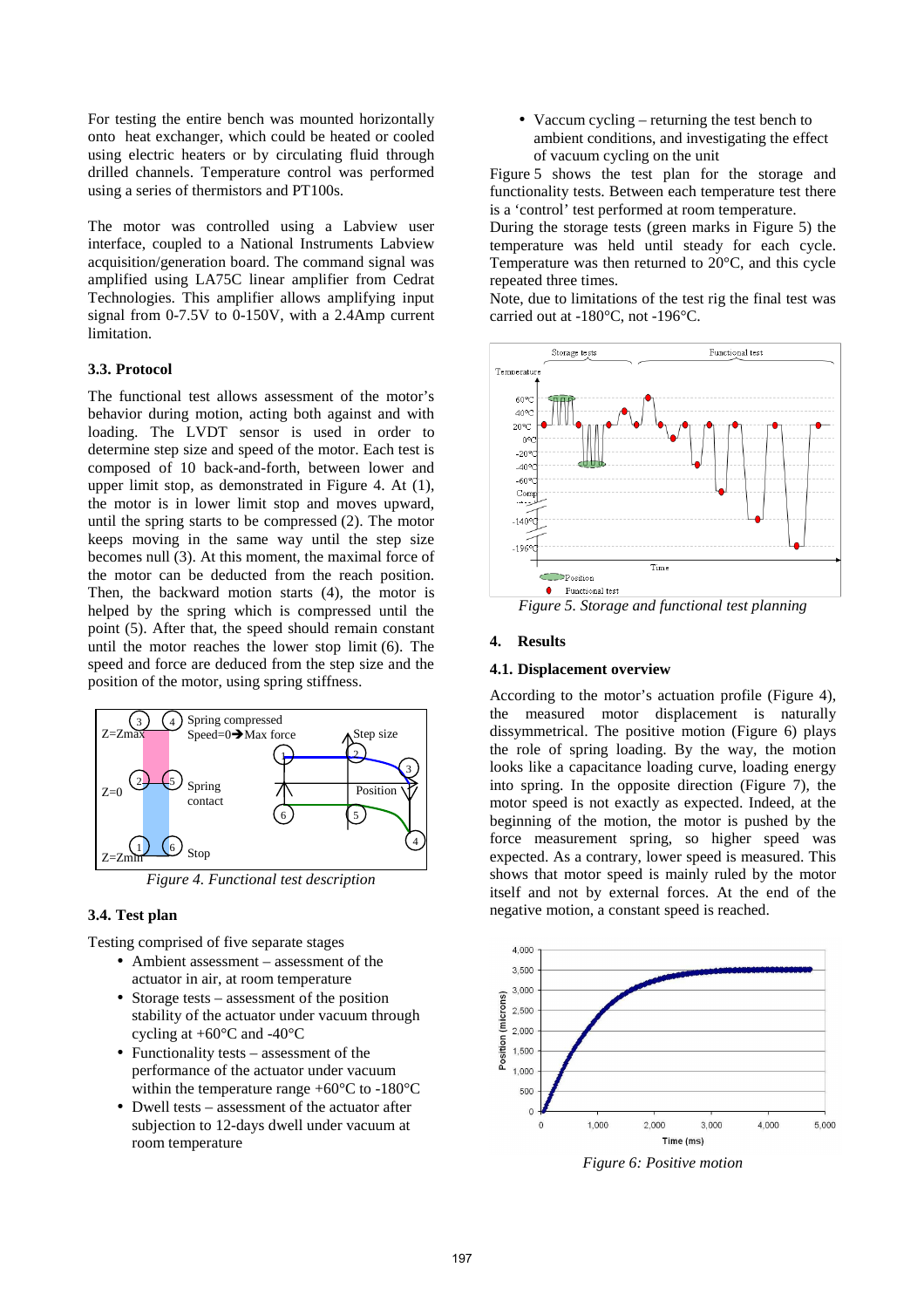

*Figure 7: Negative motion* 

These two motions examples are used to get the SPA40SM performances for all the thermal vacuum testing.

### **4.2. Vacuum and storage tests**

The motor was firstly tested in air and vacuum at room temperature. Comparison between these two environments shows no detrimental influence of vacuum on the SPA40SM motor's speed and force.

Storage cycling has been realized between +60°C and - 40°C under vacuum, demonstrating motor operability, without any observable detrimental effect of storage cycling at these temperatures under vacuum.

### **4.3. High and low temperature results**

The maximum motor working temperature is limited by the friction material's maximum allowed temperature. For this reason, functional tests were limited to +60°C. Tests under vacuum demonstrated that the actuator keeps its performance up to this temperature.

Low temperature tests were performed on the SPA40SM from 0°C down to -180°C, the lowest temperature allowed by the test rig. The results are shown in Figure 8. It can be seen that a drive force reduction is observed at lower temperatures, but not lower than 75% of nominal force achieve at ambient temperatures. Speed is also affected, but in a coherent way, with a linear speed reduction with temperature. However, after every temperature step, the performance is recovered upon returning to room temperature, showing no continued reduction in performance after periods of exposure to low temperatures under vacuum.



*Figure 8. Low temperature performances* 

### **4.4. Dwell test and ambient return**

A dwell test of 12 days under vacuum was subjected to the SPA40SM, during which no problem with the motor was observed. However, a first functional test showed unexpected behaviour. In this case, the very first motion occurs as if the sensor position feedback was wrong, or as if the motor moved (which seems improbable). The reason for this is not clear between hardware, sensor or software origin.

When returning to air following completion of the vacuum test the performance of the actuator was reduced (speed down to 1.7mm/s). However the root cause of this is not clear, due to the nature of an unanticipated return to atmosphere following a vacuum pump failure, and the fact that the actuator had seen a large number of in-vacuum cycles by this point.

### **4.5. Tribological observations**

Following testing, tribological observations were made on the friction interfaces, namely the clamp and the friction polymer material. No wear or debris was observed on clamp, and on the polymer shaft some indentations are seen on the extremities. This may be due to impacts during assembly or against fixed component of the test bench. Moreover, no debris was observed. A close-up of the shaft is shown in Figure 9. It can be seen that friction polymer wear appeared but without debris generation. The dark uniform areas are identified as third body.